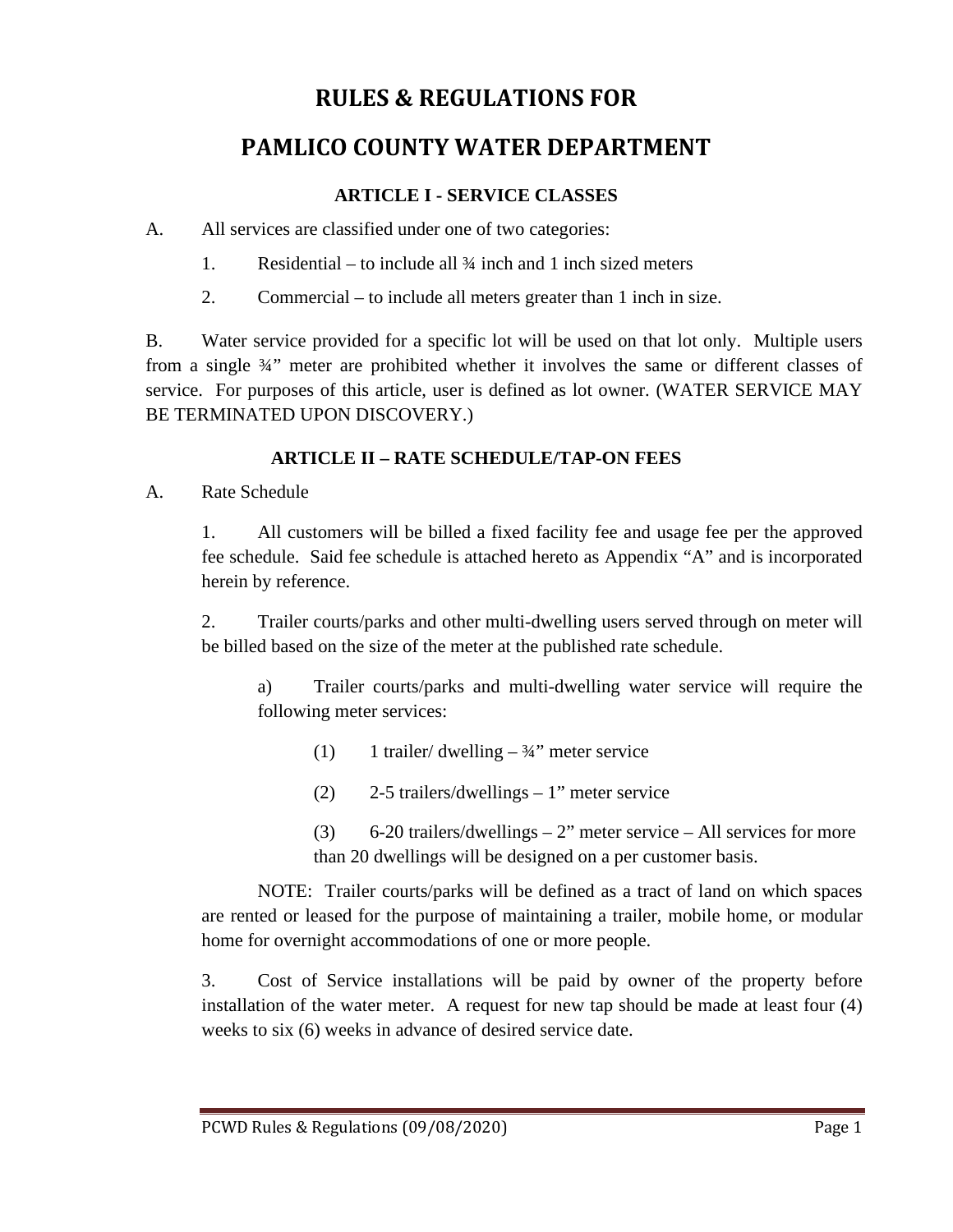### B. Tap-on Fees

1. Tap-on Fees will be charged for providing water service to any location – Residential or Commercial. All tap-on fees will be paid **prior** to installation and will be charged at the rate currently in effect at the time of application. Tap on fee rates are approved annually by the Board of County Commissioners of Pamlico County. Said fee schedule is attached hereto as Appendix "A" and is incorporated herein by reference.

#### C. Assessment Fees

1. In addition to the above fees required by the Water Department, any and all assessment fees imposed must be paid prior to service installation.

## **ARTICLE III – APPLICATION FOR SERVICE**

A. Application for Water Service

1. Service will be supplied only to those consumers who have completed the written application form and paid the required fees and/or deposits. At the time of application submission, all deposits and account activation fees will be required. The consumer is asked to provide a Social Security Number, as well as adequate proof of identification (valid driver's license or other official picture ID),

2. The Water Department Office Supervisor will review and consider the following factors in approving an application for service:

- a) *Applicants record of paying utilities at previous residences*
- b) *Applicants right to establish water service at the applied location*
- c) *Availability of service at the requested location.*
- 3. Based on review of the application, the following information may be requested:
	- *a) The consumer may be asked to appear in person to sign the application form or to send a notarized application form directly to the Water Department Business Office.*
	- b) *Proof of right to establish water service on the property. Such proof can be provided by deed (for owners) or lease (for renters or tenants).*

4. Service will be cut-on prior to 5:00 pm, if possible, on the date of application. If not, service may be provided on the next **working** day, unless the consumer pays the after hour's fee per the approved fee schedule. After hours fees apply to applications received after 4:00 pm. No new or re-activated service will be supplied on weekends.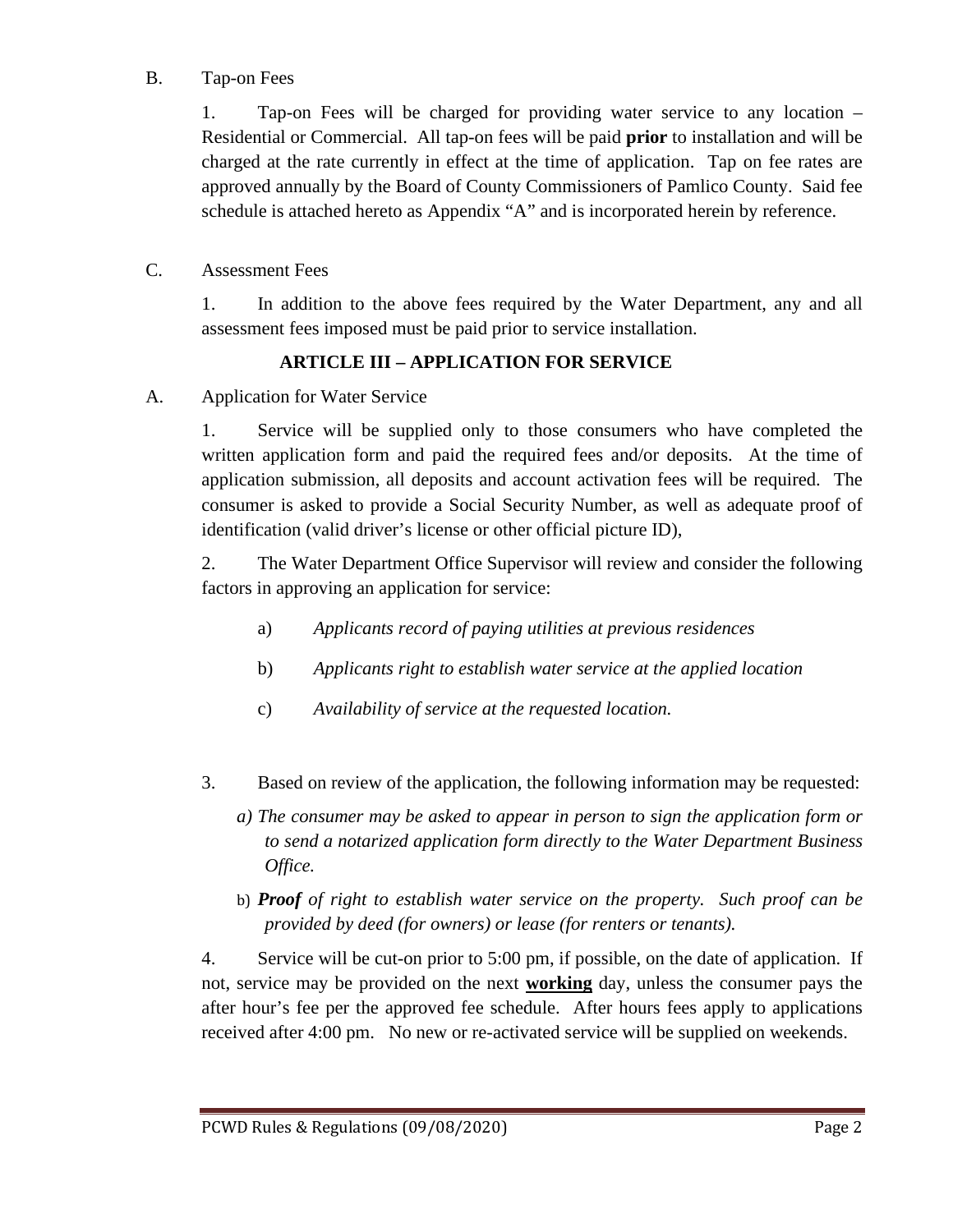5. The Water Department may reject any application for service not available under a standard rate or which involves excessive service cost, or which may affect the supply of service to other customers or for other good and sufficient reasons, in which case the account activation fee will be refunded

6. For violation of any of the provisions of these Rules & Regulations, the Water Department may discontinue service. The Water Department must mail written notice to the address on record for the consumer of the violation and provide fifteen (15) days for correction of said violation. If water service is discontinued, all delinquent service bills and any applicable fees must be paid in full to service re-installation.

#### **ARTICLE IV – DEPOSITS**

A. Renters or tenants are required to make a minimum deposit as set by the Pamlico County Board of Commissioners. Said fee schedule in attached hereto as Appendix "A" and is incorporated herein by reference. There will be no water deposit required for property owners, if the property owner is the responsible party for the water account. (At the discretion of the Water Department Office Manager, ownership will be determined by presentation of deed at the time of application.)

B. Where a deposit is required, a separate deposit will be made for each individual account.

C. Deposits will not draw interest and will be credited to the account upon presentation to the Water Department of a registered deed showing the renter or tenant is now the legal owner of said property.

D. Once service is discontinued, any deposit will be applied toward the final billing for each account. Any amount remaining will be refunded to the consumer at the address on record at the time of final billing. Refunds will be issued from the Pamlico County Finance Office, approximately two (2) weeks after the end of the month in which the water account is closed and service is discontinued.

E. If a property owner elects to have the tenant be responsible for water service only during the rental period, and then elects to be responsible during any periods of vacancy, the property owner must agree, in writing, with the Water Department to such an arrangement. The property owner's account will immediately be reactivated and an account activation fee will be charged per the approved fee schedule upon notification from the tenant that water service is to be terminated. Property owners should contact the Water Department after a renter has moved out to be certain renter closed account. This will only apply to rental property.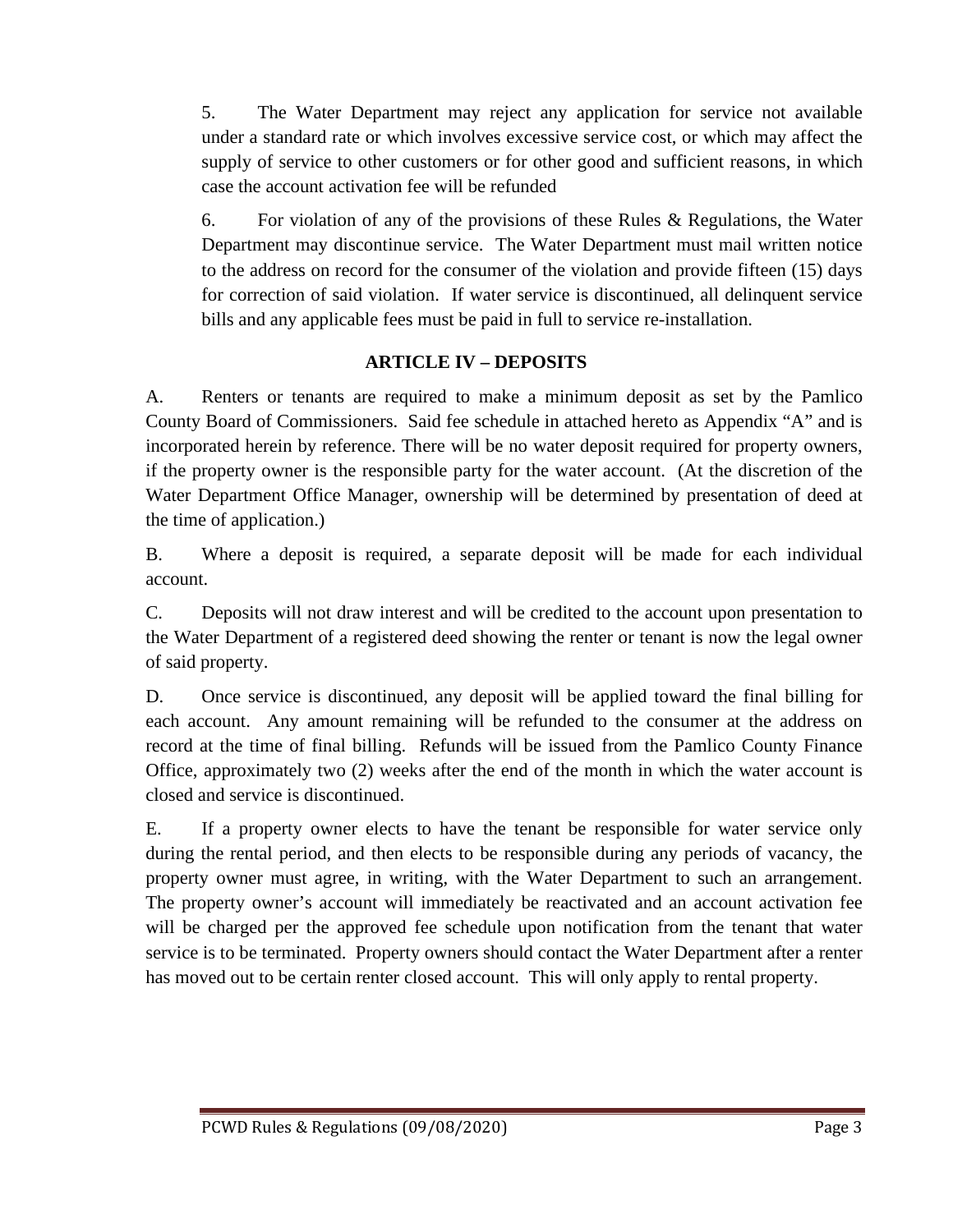#### **ARTICLE V – TEMPORARY WATER SERVICE**

A. Effective April 1, 2019, floating meters will not be assigned.

B. Use of a fire hydrant by unauthorized personnel is strictly prohibited. Use of a fire hydrant for temporary water service may be permitted under the following conditions:

- 1. Interested party must complete an Application for Use of Public Fire Hydrant for Temporary Water Service Permit with Hydrant Meter and pay the required fees and deposits per the approved rate schedule.
- 2. Applicant must agree to the following provisions:

a) In no cases will hydrant hoses be allowed to traverse areas exposed to vehicular traffic.

b) If a hydrant and/or shut-off valve and/or backflow prevention device is damaged, it is the Applicant/Customer's responsibility to contact the Pamlico County Water Department.

c) The Applicant/Customer will be responsible for any property damage at or near the hydrant, due to using any hydrant device.

d) The Applicant/Customer agrees to assume liability for personal/personnel safety when operating and/or using hydrant device attached to a public fire hydrant.

e) Pamlico County Water Department reserves the right to inspect and test hydrant devices at its discretion.

f) Pamlico County Water Department reserves the right to limit specific hydrants.

g) The device cannot be altered or disassembled. If altered or disassembled, the Applicant/Customer will be charged for time and damages at the prevailing rate.

h) Failure to comply with the provisions of this application (and/or if the permit is used by a different person or Applicant/Customer other than the name for which it is issued and if there has been any false statements or misrepresentations as to the condition or activity listed on the permit) will result in revocation or suspension of the permit.

3. There are a limited number of hydrant meter assemblies available for rental: therefore, hydrant meter assemblies are available on a first come first serve basis. Temporary hydrant meters are not allowed to be used as a permanent source of water to any business, customer, or facility.

4. It is understood that the Applicant/Customer assumes responsibility for the hydrant and the hydrant meter assembly (backflow assembly, meter and all appurtenances) during the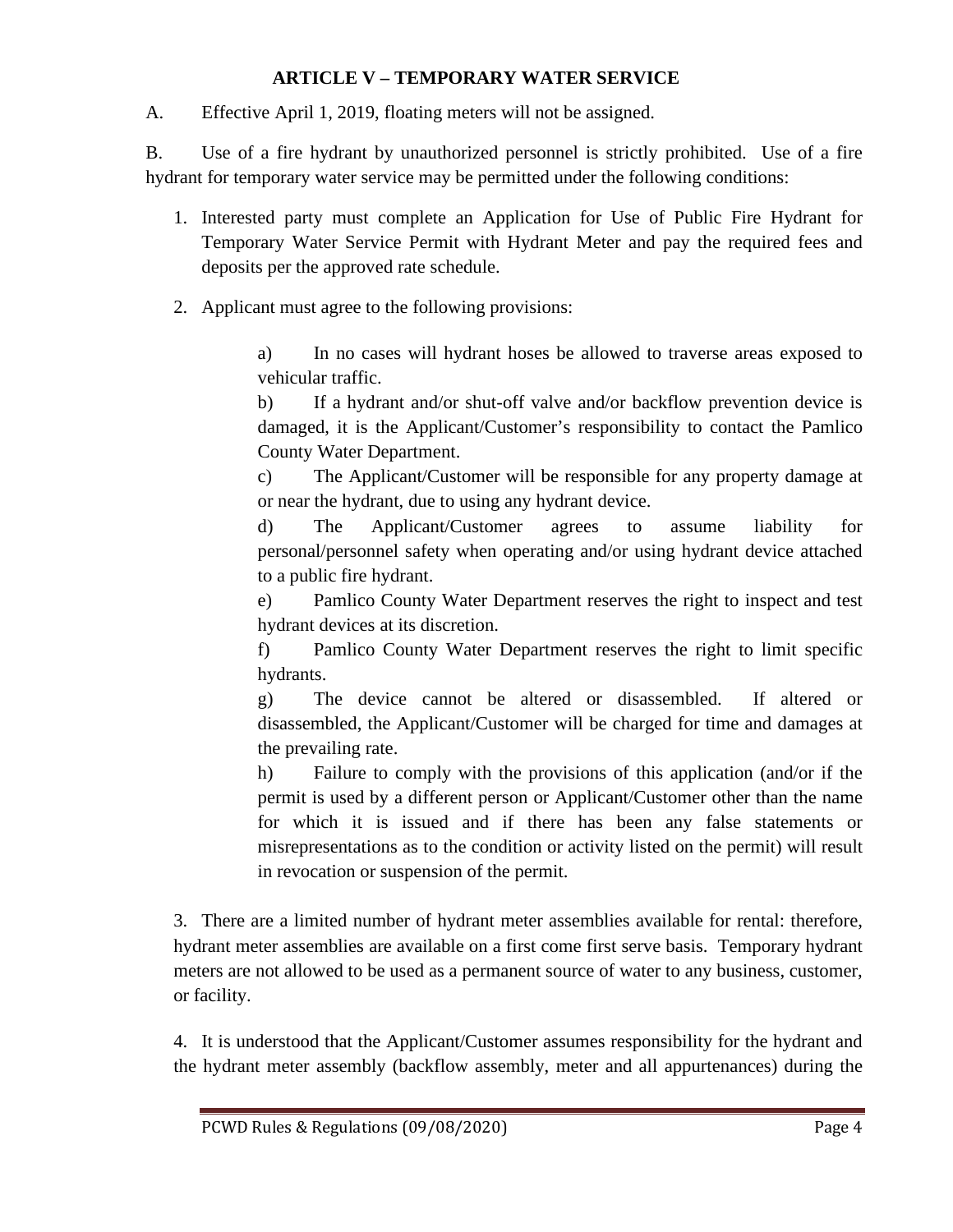rental period. The Applicant/Customer agrees to be financially liable for any and all damages to either the meter assembly or the fire hydrant, including damages that occur due to freezing, vandalism, theft or operation of the fire hydrant that occur during the rental period. All cost associated with theft or damage to a hydrant or hydrant meter assembly that occur during the rental period will be billed to the Applicant/Customer. The Applicant/Customer will not be allowed to rent a hydrant meter assembly until all damages, repair cost and/or replacement parts have been paid for in full.

5. Violations of the Pamlico County Water Department Rules and Regulations and/or this temporary hydrant meter rental agreement may result in the removal of the meter and no money will be refunded.

## **ARTICLE VI – MISCELLANEOUS**

A. The initial and/or minimum charge for each water account is established by the current rate schedule, and will be charged for each water account, even when there is no recorded usage of water.

B. To accommodate seasonal occupants or for other reasons, at the request of consumers, water department staff, will at no charge turn the water valve off at the meter. The account will remain active and be billed monthly according to the approved fee schedule.

C. For rental property, the property owner will be responsible for the tap-on fee as outlined by the current rate schedule. Property Owners may elect to remain the responsible party for water accounts where renters or tenants reside. However, the Water Department will bill the property owner and pursue the property owner for any delinquent accounts. Should property owner have one or more active accounts with the Water Department, service may be terminated to all meters should an account become delinquent.

> THIS SECTION INTENTIONALLY LEFT BLANK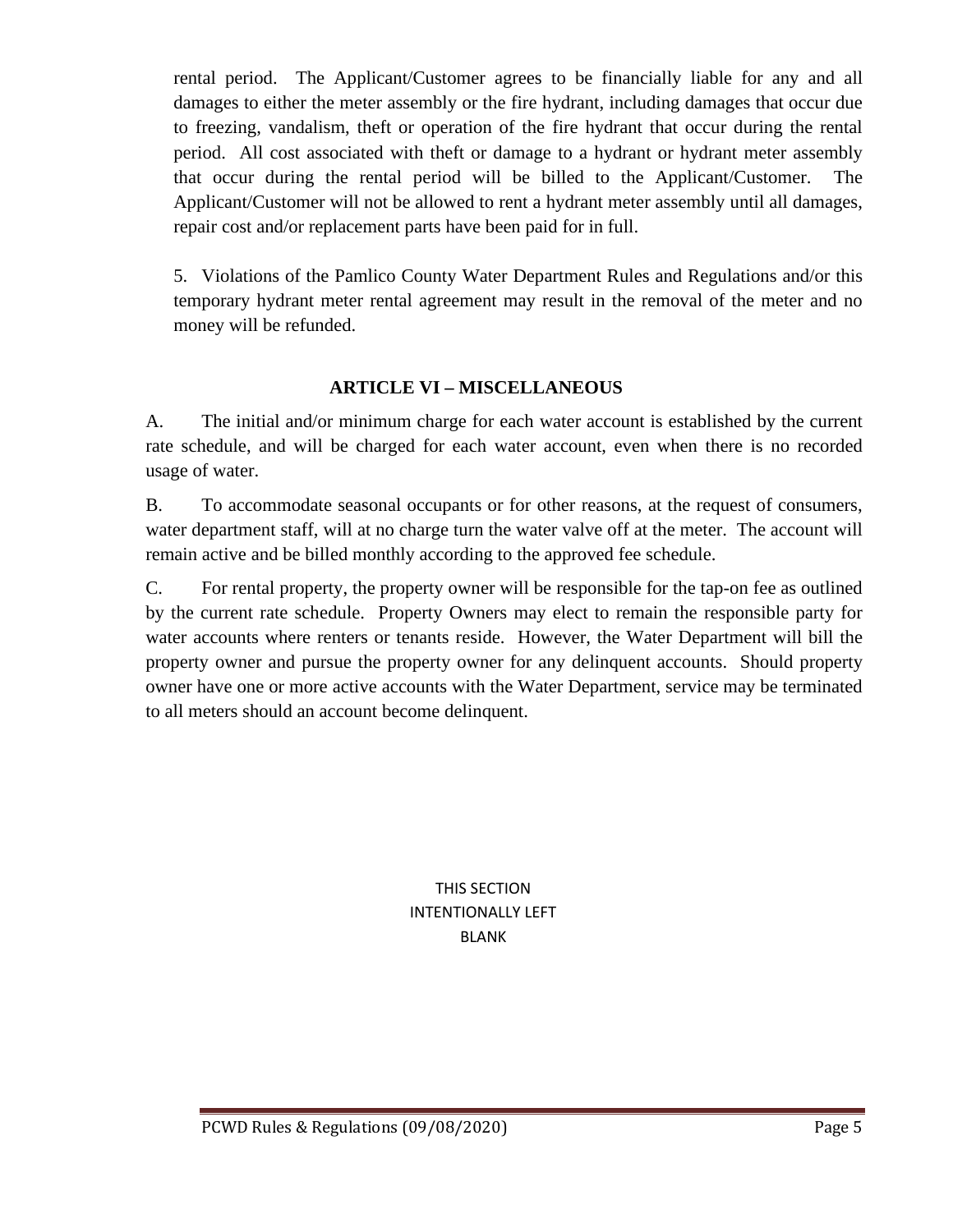## **ARTICLE VII – COUNTY RESPONSIBILTY AND LIABILITY**

A. The County will run a service line from the distribution line to the consumer's property line. The meter will be located at the public right of way on which a water main exists.

B. The County may install a meter at the property line or, at the County's option, on the consumer's property, or on a location mutually agreed upon.

C. When two (2) or more meters are installed on the same premises for different consumers, the meters will be grouped closely, but each will be designated as to which consumer is serviced by the meter. Property easements will be required to be notarized and recorded with the Register of Deeds for each meter placed on the property owned by another party.

D. Under no conditions will cross-connections with County System be permitted. All connections must be compliant with the Pamlico County Water Department Cross Connection Policy found in Appendix **"B"** of this document and incorporated herein by reference.

E. The County will not be liable for damage of any kind whatsoever resulting from water or the use of water on the consumer's premises, unless such damage results directly from negligence on the part of the County. The County will not be responsible for any damage done by or resulting from any defect in piping, fixtures, or appliance on the consumer's premises. The County will not be responsible for negligence of third party persons or forces beyond the control to the County resulting in an interruption of service.

# **ARTICLE VIII-ADJUSTMENTS**

- A. A customer with a high water bill due to a leak or busted pipe may request that the Water Department make an adjustment to the account in question.
- B. The customer shall make application for adjustment. The customer shall provide all requested information to the best of his or her knowledge.
- C. To be eligible for an adjustment:
	- 1. The customer must make application for adjustment no later than the end of the month immediately following the due date of the bill reflecting the leak or busted pipe (no swimming pool or irrigation adjustments are given). This provision is effective for any leak adjustment applications submitted on or before July 1, 2018.
	- 2. The customer has not been granted a leak adjustment for a different leak on the same account within the last twelve (12) months.
	- 3. The water bill to be adjusted is at least double the average bill for the proceeding twelve (12) month period. For leak adjustments where the consumer has less than twelve (12) months usage, the estimated normal usage will be figured using the current American Water Works Association number of gallons of water used per day per person of 88 gallons multiplied by the number of people in the household (number to be reviewed annually).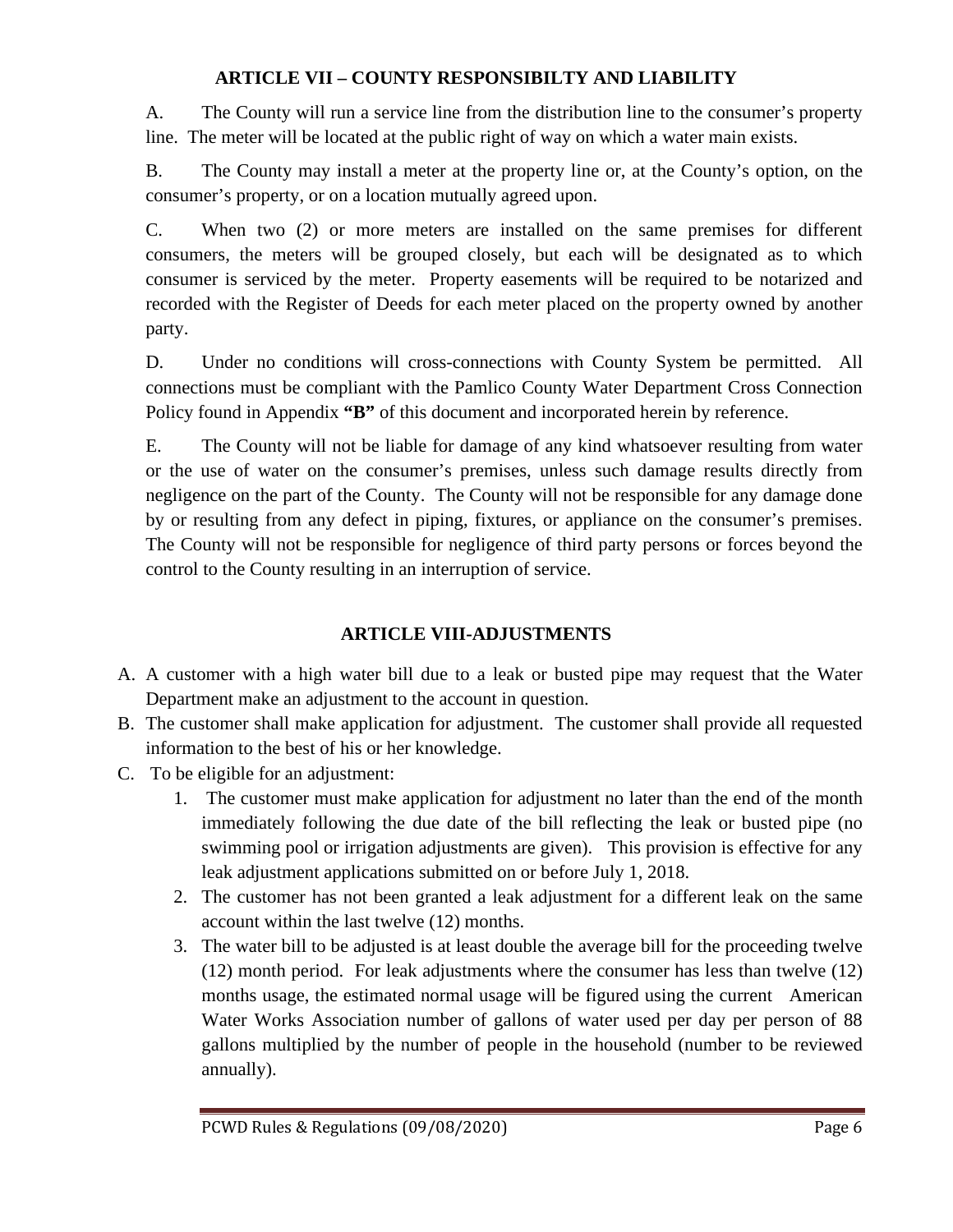- 4. All needed repairs or actions to prevent any further loss of water have been made.
- D. The bill will be adjusted to the average bill for the proceeding twelve-month period. For example, a customer whose average bill is \$30 a month with a leak causing their bill to increase to \$100 would see \$70 of the leaked amount adjusted off of the bill. Therefore, the water bill after the adjustment would be  $$100 - $70 = $30.00$ .
- E. If it is determined that the leak occurred during a period which overlaps two consecutive billing periods, both bills may be adjusted provided both bills qualify for adjustment. No more than two bills may be adjusted for each request.
- F. The office supervisor shall review the application to determine the eligibility of the request.
- G. If the office supervisor denies a customer a leak adjustment, the customer may request a hearing with the County Manager to appeal the decision. The County Manager will determine if the Office Supervisor followed policy when making a decision. If the County Manager determines that the Office Supervisor did not follow policy, it may reverse the decision. At the request of the customer, any request made by the customer outside of policy may be forwarded to the Water Committee for consideration. The Water Committee will render a decision on the request and forward the results of the decision to the full Board of Commissioners for review. Any member of the Board of County Commissioners may request the Water Committee to reconsider the issue or bring the issue before the Board of Commissioners.

# **Catastrophic Water Leak Adjustment**

If during the twelve (12)-month period for which the customer is no longer eligible for a 100% leak adjustment experiences another leak that is considered catastrophic, the customer may be eligible for additional relief.

- A. A catastrophic leak is defined as water loss due to a busted line or leak resulting in a bill which is at least five (5) times the average bill for the preceding twelve (12) months (excluding the previous leak usage).
- B. The customer must make application for adjustment no later than the end of the month immediately following the due date of the bill reflecting the leak or busted pipe.
- C. All needed repairs or actions to prevent any further loss of water must have been made.
- D. The bill will be adjusted to five (5) times the average bill for the preceding twelve (12) month period (excluding the previous leakusage).
- E. If it is determined that the leak occurred during a period which overlaps two (2) consecutive billing periods, both bills may be adjusted provided both bills qualify for adjustment. No more than two (2) bills may be adjusted for each catastrophic leak request.
- F. The customer is eligible for one (1) catastrophic leak adjustment during the twelve (12) month period after the initial adjustment.
- G. The customer may request a payment plan not to exceed five (5) months.
- H. This provision is effective for any catastrophic leak adjustment applications submitted on or after July 1, 2020.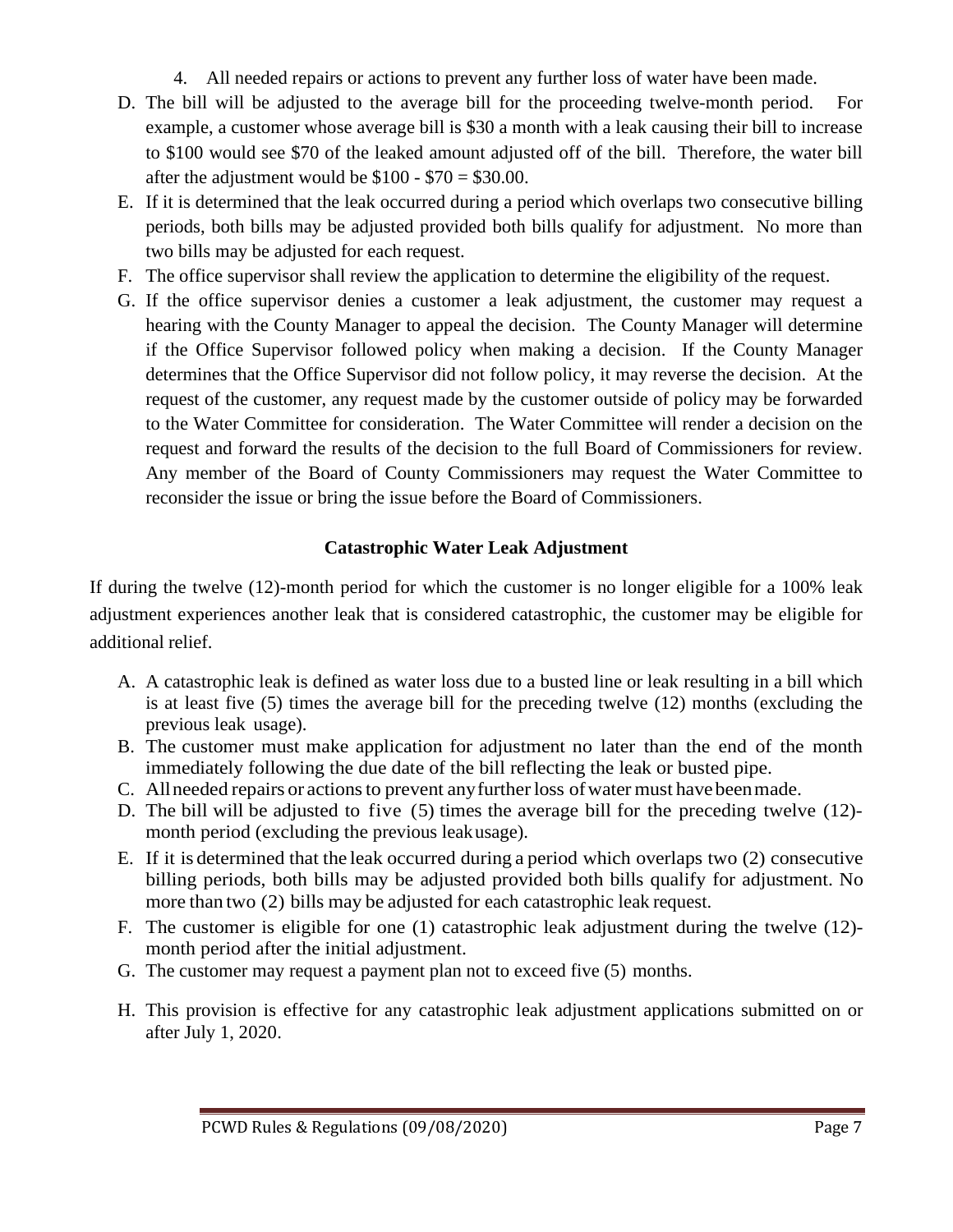## **ARTICLE IX – CONSUMER'S RESPONSIBILITY**

A. Piping of the consumer's premises must be conveniently located with respect to the County's lines or mains.

B. If the consumer's piping is so arranged that the County must provide additional meters, each metering will be considered a separate and individual account.

C. A suitable place will be provided by the consumer for placing a meter to ensure unobstructed access for the meter reader or service personnel at all times. If a meter is obstructed, the customer will be sent a written request to remove the obstruction within 15 days. Should the consumer fail to remove the obstruction, the obstruction may be removed at the owner's expense or the service will be terminated.

D. The consumer's piping and apparatus will be installed and maintained at his/her expense in a safe and efficient manner in accordance with the County's rules and full compliance with the sanitary regulations of the State Board of Health.

E. The consumer will furnish and maintain a private cut-off on his/her side of the meter, and the County will provide a cut-off valve on its side thereof.

F. In the event that any loss or damage to the property of the County or any accident or injury to persons or property is caused by or results from negligence or wrongful act of the consumer, his/her agents, or employees, the cost of the necessary repairs or replacements will be paid by the consumer to the County; and any liability otherwise resulting will be assumed by the consumer. The cost will include parts and materials along with a service fee as stated in the approved rate schedule.

G. The consumer shall guarantee proper protection for the property of the County located on the consumer's premises and permit access by authorized representatives of the County.

## **ARTICLE X – ACCESS TO PREMISES**

A. Duly authorized agents of the County will have access at all reasonable hours to the consumer premises for the purpose of installing or removing county property, inspecting piping, reading or testing meters, or for any other purpose in connection with County service and facilities.

B. Each consumer will grant or convey, or cause to be granted or conveyed, to the County, a perpetual easement and right-of-way across any property owned or controlled by the consumer whenever the same is necessary to accommodate the necessary county water facilities and lines.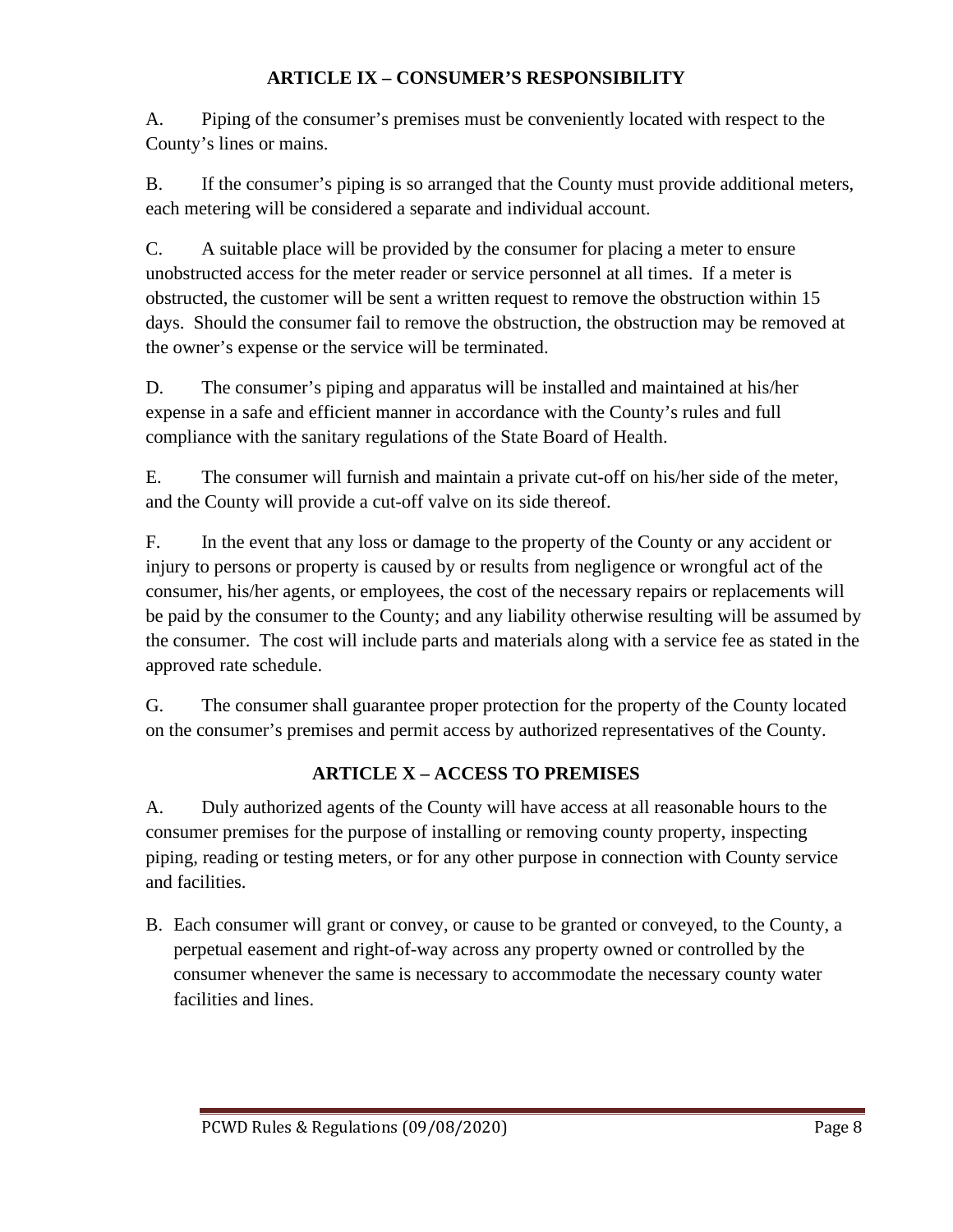## **ARTICLE XI – CHANGE OF OCCUPANCY**

**A.** A request for discontinuance or transfer of service should be made at least three (3) days before the desired effective date.

B. The outgoing party will be responsible for all water consumed up to the time of departure or the time specified for departure, whichever period is longest. The new tenant or owner will be charged an account activation fee, plus any required deposits and/or fees, prior to extension of service.

## **ARTICLE XII – EXTENSIONS TO MAINS AND SERVICES**

A. The County may extend its water lines to points within the service area if the consumer makes application for service and advances to the County the entire cost of installation.

B. A written contract will be entered into between the applicant and the County. Such contracts will be approved by the Board of Commissioners.

C. All water line extensions will be constructed in accordance with the manual "Requirements For The Design and Construction of Water System Extensions for Pamlico County," as approved by the Board of Commissioners on March 13, 1989, as amended.

D. The following terms and conditions shall apply when a water line must be extended to serve a New Subdivision**.**

1. The developer must submit water line plans and specifications to the Pamlico County Manager in advance for review and approval by the County. These plans must meet the North Carolina Administration Code - Rules Governing Public Water Systems, and also must meet Pamlico County's ("County") then-current requirements. Such plans and specifications shall then be submitted to NCDENR-Public Water Supply ("DENR") in the name of Pamlico County upon payment of all required fees.

2. The developer shall be charged any applicable fees as set forth in the approved fee schedule.

3. Once an Authorization to Construct has been issued by the DENR pursuant to 15A NCAC 18C Section .0300 (as may be amended), the developer shall install the water lines in accordance with the approved plans and specifications.

4. All work shall be subject to the inspection and approval of the County and its engineer. The developer shall reimburse the County for any cost that may be incurred by the County during inspection, including but not limited to engineering and inspection fees.

5. Upon the issuance of the Final Approval from DENR of the construction of all water lines and improvement related thereto pursuant to 15A NCAC 18C Section .0300 (as may be amended), and issuance of an Operations Permit (if applicable), the developer shall: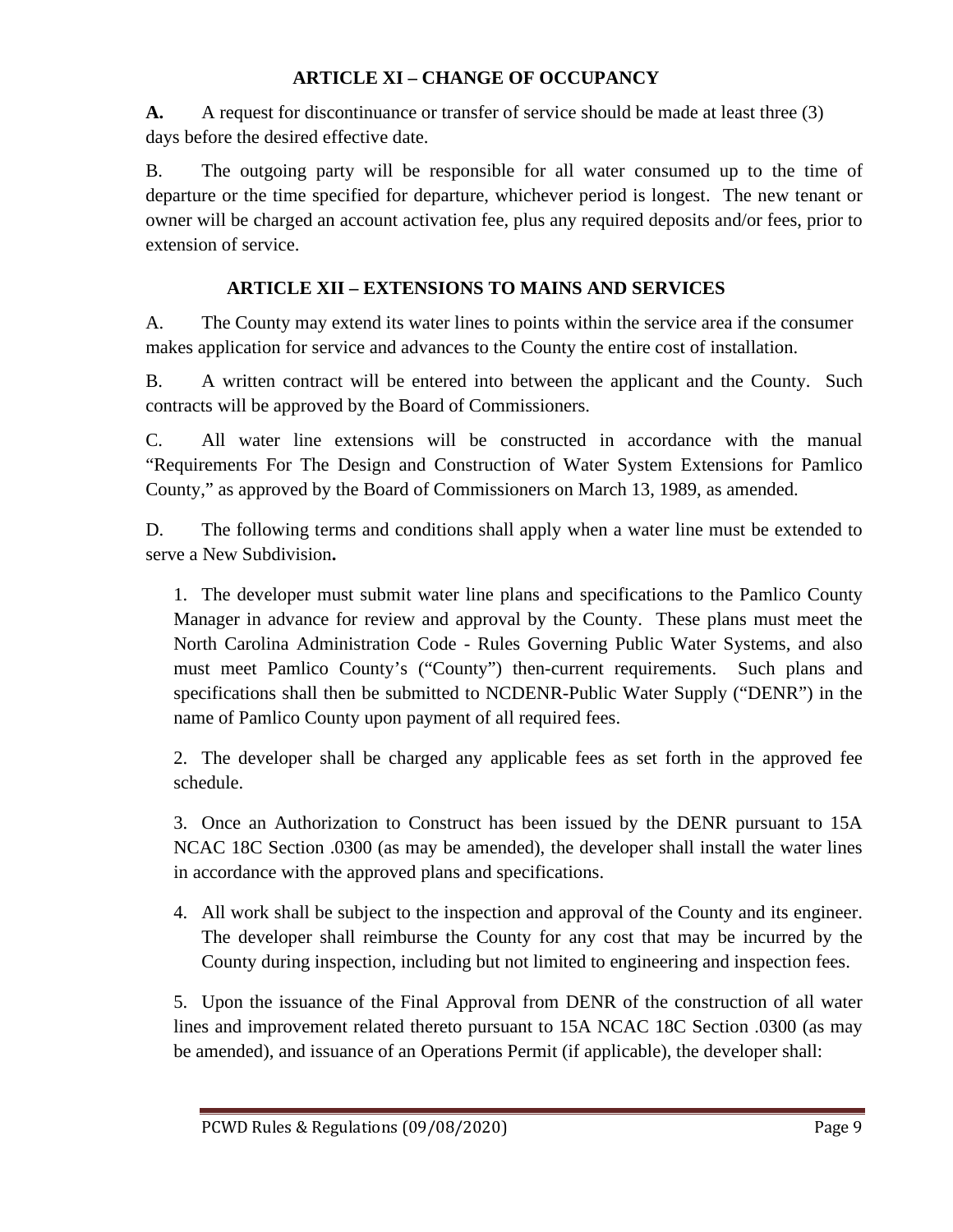a. Request in writing that the extension be dedicated to Pamlico County;

b. Convey title to the completed facility and water lines and appurtenances thereto, including all permits, franchises and authorizations, to the County;

c. Provide an easement for all necessary right-of-ways, authorizations, and other needed instruments for the operation and maintenance of the facility, together with an opinion on title from an attorney licensed to practice law in the State of North Carolina, evidencing that the developer has the right to execute such instruments and that they are valid and binding;

d. Reimburse the County for any legal and engineering costs that it may have incurred;

- e. Provide as-built plans and details as required by the County; and
- f. Execute any and all other documents reasonably requested by the County.

6. After the County accepts the completed extension, the developer shall provide full warranty on the extension for a period of one (1) year, starting on the day of acceptance by the County.

- 7. The County shall not be required to provide water to the New Subdivision until the completed extension is accepted by the County in accordance with the requirements of this Policy.
- E. New Subdivisions Not Requiring Water Line Extensions

1. The developer shall be charged applicable fees as established by the Board of **Commissioners** 

F. Existing Subdivision Lots and Other Parcels of Land

1. The following terms and conditions shall apply to all subdivision lots, and other tracts and parcels of land, existing as of the effective date of this Policy; and to all other newly created lots or tracts of land created after the effective date of this Policy which are exempt from the Pamlico County Subdivision Ordinance.

a) Upon an application for new water service, the applicant shall be required to pay any applicable fees as required by the approved fee schedule.

G. The County policy for extending water distribution lines at the expense of County will be as follows:

1. The extension of a water main along a public or private road qualifies to be considered feasible if the cost thereof does not exceed \$4,000 per user. For purposed of this section,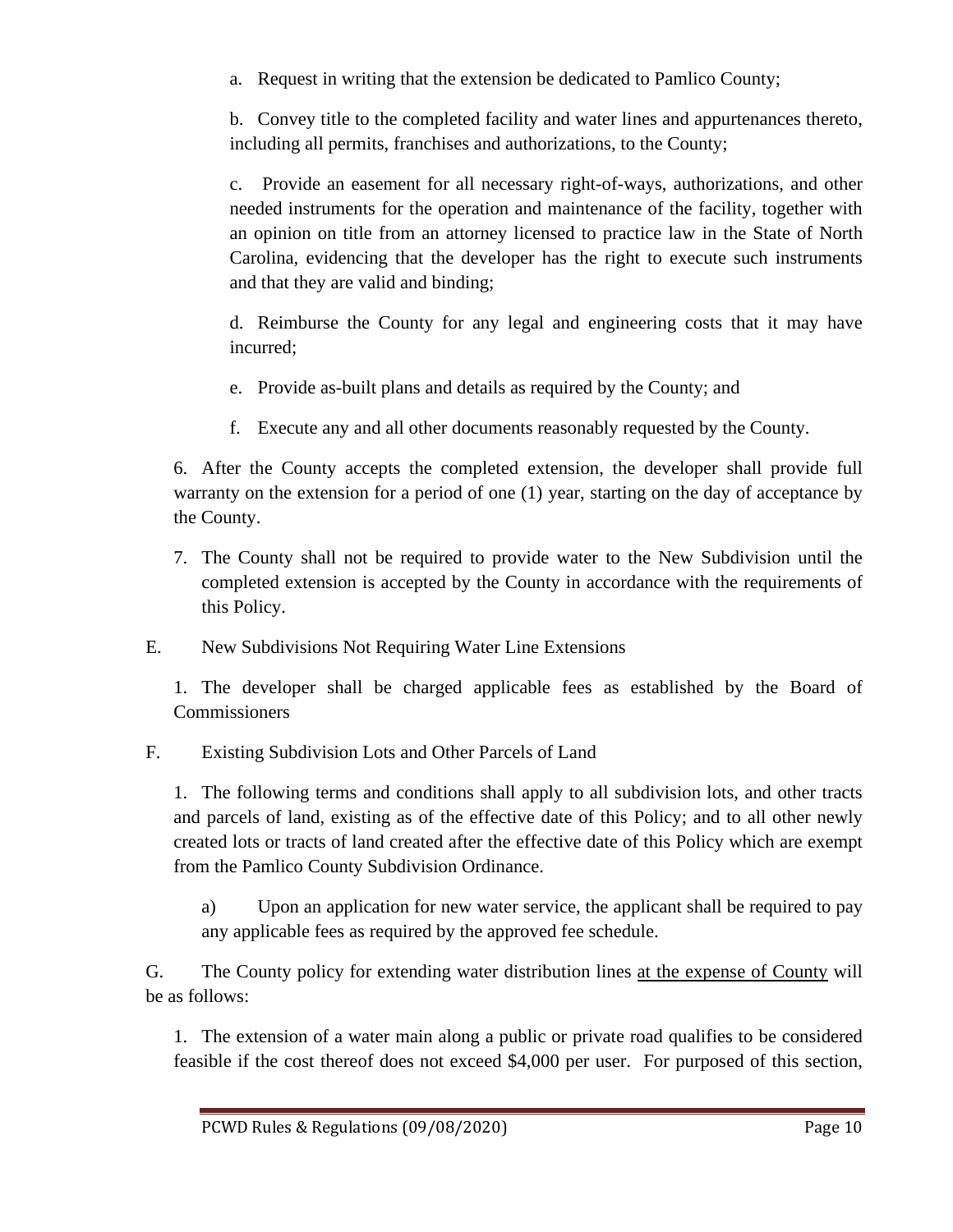"User" will mean owner of property with an occupied dwelling or building under construction with valid building permit who has demonstrated, in writing, their willingness to receive service and who has paid the required fees and/or deposits. Extensions must be approved by the Board of Commissioners on a case by case basis.

2. "User" as the term is used in Section 1, may mean a lot in a residential subdivision, the developer of which seeks to be served by the extension if:

a) The developer, prior to letting of the contract by the County for the extension, obligates in writing to reimburse the County for all costs of the extensions immediately upon completion, and

b) Secures his/her obligation by depositing the estimated cost of the project in escrow at no interest with the Finance Officer at the Pamlico County Finance office, and

c) Immediately upon completion of the project, the developer reimburses the County for all costs of the project.

> THIS SECTION INTENTIONALLY LEFT BLANK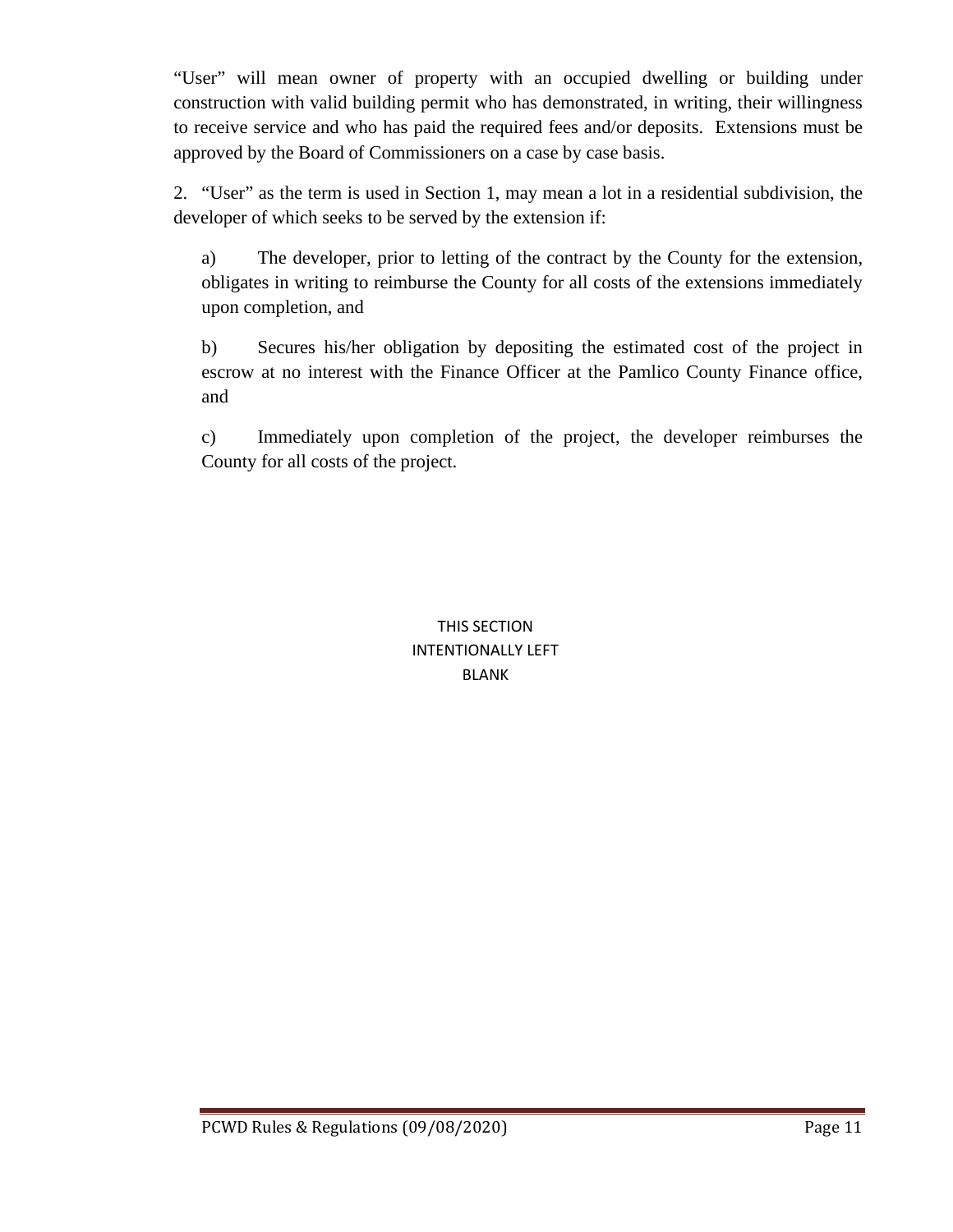- 3. Public roads for purpose of these regulations are roads which are maintained by the Department of Transportation.
- 4. Upon completion of the new extension on private road, the property owner will convey title to the completed facility, including all right-of-ways, easements, permits, franchises, and authorizations to the County without consideration or remuneration by deed, bill of sale, or other appropriate instruments.

# **ARTICLE XIII – BILLING AND COLLECTION**

A. Water meters will be read every month by the contracted meter reader, unless extenuating circumstances, such as hurricane, snow storm, etc., prohibit the Water Department from securing the readings. In the event actual readings are unavailable, an average of the previous six months readings will be used for billing purposes.

B. **Meter readings that are determined to be in excess of consumer's normal average usage will be re-read by the Water Department personnel. Prior to receiving billing for high usage, the Water Department will attempt to contact the consumer by telephone or mail whenever possible.** 

C. Bills for water will be figured in accordance with the published rate schedule currently in effect, and will be based on the amount consumed for the period covered by the meter reading, except where a consumer requests termination of water service less than one month after previous reading. In such case, the bill will be at least the minimum fixed rate.

D. Charge for services commences when the meter is installed.

E. Readings from different meters will not be combined for billing, irrespective of the fact said meters may be for the same or different premises, or for the same or different consumers, or for the same or different services.

# F. **All bills are due the last day of the current month. If a bill is not paid by the 15th day of the month after the due date, the water service associated with the past due bill is subject to being discontinued.**

G. Any consumer may be granted an extension for payment to the end of the month following the due date on the bill. In order to be granted an extension, the consumer must agree to pay the past due and current bill for each account for which an extension is granted. No extension will be granted if a service is discontinued for nonpayment.

H. Extensions shall be granted only three (3) times per calendar year and must be paid, in full, before another extension will be granted. An extension may only be authorized by the Utilities Office Supervisor.

**I.** Failure of a consumer to receive a bill does not constitute a defense to a delinquent charge.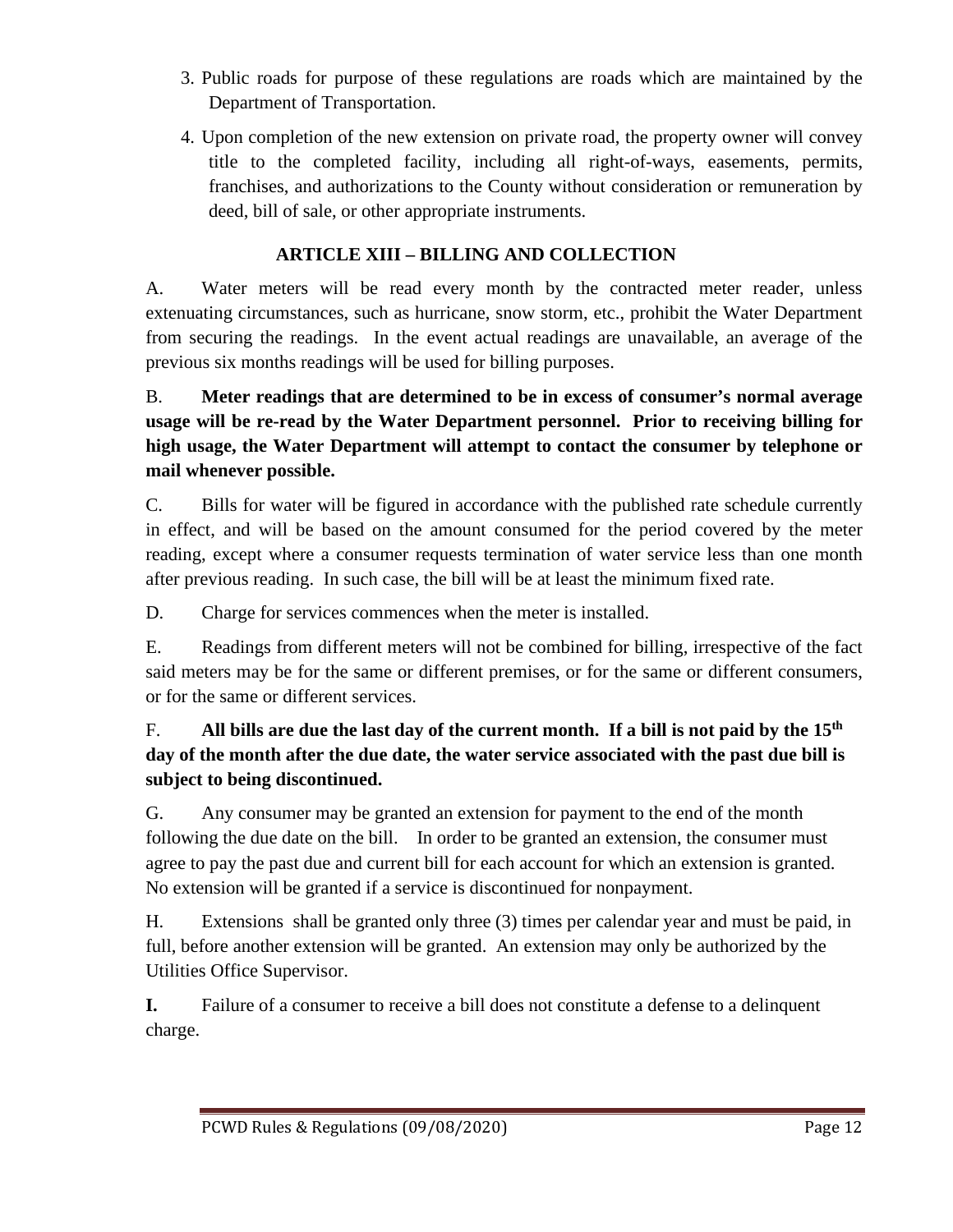J. A consumer may arrange to pay the monthly water billing by bank draft, subject to the following rules:

1. The consumer shall deliver to the Water Department instruments in writing, satisfactory to the drawee bank, authorizing drafts from the account.

2. The Water Department will draft the consumer's account on or after the 25<sup>th</sup> day of the month.

3. If a draft should be returned by the bank, for any reason there will be added to the consumer's account the same penalty and conditions as charged by the County for a returned check.

K. With approval of the Water Committee, the County Manager can authorize payment arrangements on a case by case basis.

> THIS SECTION INTENTIONALLY LEFT BLANK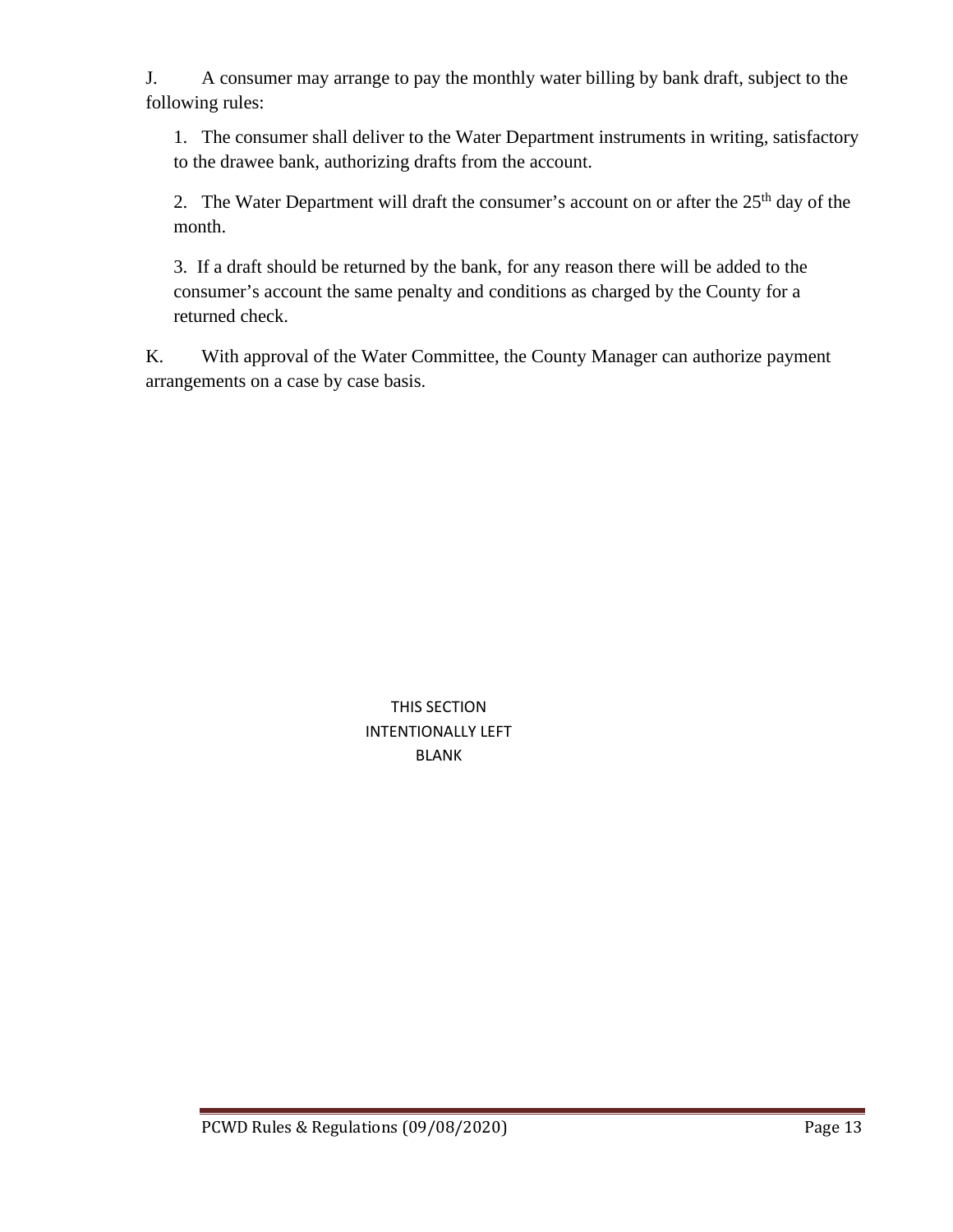#### **ARTICLE XIV – SUSPENSION OF SERVICE**

A. Water service terminated for non-payment will be restored only after the account balance is paid in full and all fee(s) are paid for each meter reconnected. A reconnect fee will be added for each water and sewer service upon termination of service for non-payment. Service will only be restored during regular working hours. If reconnect is requested after **4:00 pm**, an additional after hours fee will apply as specified in the approved fee schedule and must be paid prior to service being restored. To ensure the safety of our servicemen, there will be no service reconnections after 9 pm. **If an account is cutoff for non-payment, and payment is not received within 5 days, the account may be closed, deposits credited to account, and a final bill will be sent.**

B. The Water Department reserves the right to discontinue service, without notice, for any of the following reasons:

- 1. To prevent fraud or abuse
- 2. Consumer willful disregard of the County rules and regulations
- 3. Discovery of multiple users on a  $\frac{3}{4}$ " meter
- 4. Emergency repairs

5. Insufficient supply of water due to circumstances beyond the control of the Water Department

- 6. Legal processes
- 7. Direction of public authorities
- 8. Strike, riot, fire, flood, accident, or other unavoidable cause
- 9. Discovery of a cross-connection

C. The Water Department may, in addition to exercising any and all other remedies provided by law, permanently refuse service to any person, firm, or corporation who has violated the provisions of Subchapter VI, Criminal Trespass, Article 22, Section 14-151.1 of the General Statutes of North Carolina.In accordance with section (d) of this statute, anyone who tampers with, alters, or bypasses a water meter will be fined triple the amount of losses and damages sustained or five hundred dollars (\$500.00), whichever is greater.

1. 14-151.1 Interfering with electric, gas or water meters; prima facie evidence of intent to alter, tamper with or bypass electric, gas or water meters: unlawful reconnection of electricity, gas, or water; civil liability.